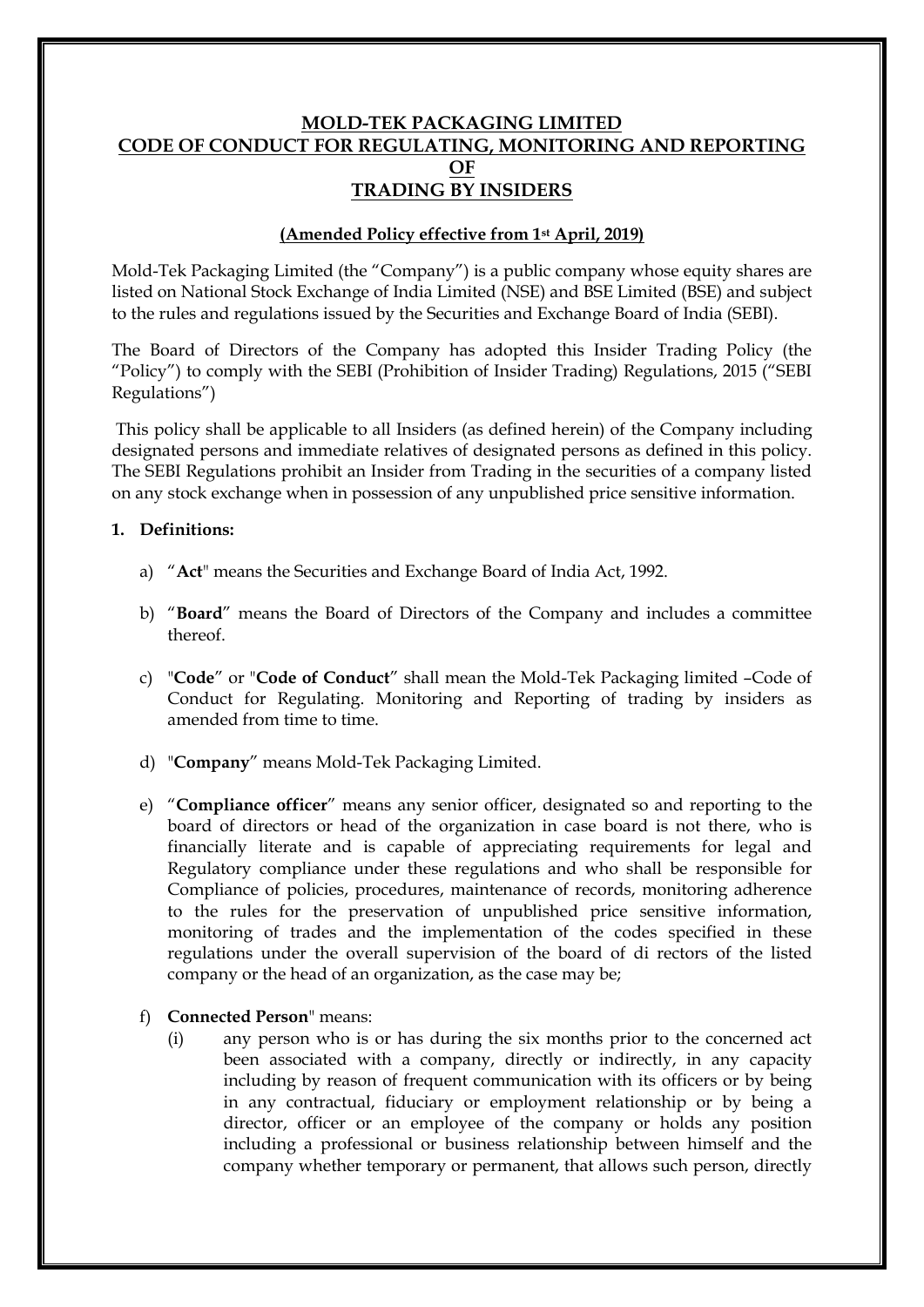or indirectly, access to unpublished price sensitive information or is reasonably expected to allow such access.

- (ii) Without prejudice to the generality of the foregoing, the persons falling within the following categories shall be deemed to be connected persons unless the contrary is established,
	- an immediate relative of connected persons specified in clause (i); or
	- a holding company or associate company or subsidiary company; or
	- an intermediary as specified in section 12 of the Act or an employee or director thereof; or
	- an investment company, trustee company, asset management company or an employee or director thereof; or
	- an official of a stock exchange or of clearing house or corporation; or
	- a member of board of trustees of a mutual fund or a member of the board of directors of the asset management company of a mutual fund or is an employee thereof; or
	- a member of the board of directors or an employee, of a public financial institution as defined in section 2 (72) of the Companies Act, 2013; or
	- an official or an employee of a self-regulatory organization recognised or authorized by the Board; or
	- a banker of the company; or
	- a concern, firm, trust, Hindu undivided family, company or association of persons wherein a director of a company or his immediate relative or banker of the company, has more than ten per cent. of the holding or interest;

#### **g) Designated Employee Shall include:**

- Directors of the Company as defined under section 2(34) of Companies Act, 2013
- Key Managerial Personnel of the Company as defined under section 2(51) of Companies Act, 2013
- Chief General Manager
- Senior General Manager/ General Manager
- All employees working in Investor Relation, Secretarial and Finance Department
- Every other employee of the Company who during performance of his duties acquire possession of Unpublished Price sensitive Information in relation to the Company and its securities may be designated by the Compliance Officer in consultation with the Board of the Company considering the objectives of the Code.

The Board of Directors is authorised to make additions to /exclusion from the list of 'Designated Employees'

- h) "**Employee**" means every employee of the Company including the Directors in the Employment of the Company.
- i) "**Generally available information**" means information that is accessible to the public on a non-discriminatory basis. Information published on the website of a stock exchange, would ordinarily be considered generally available.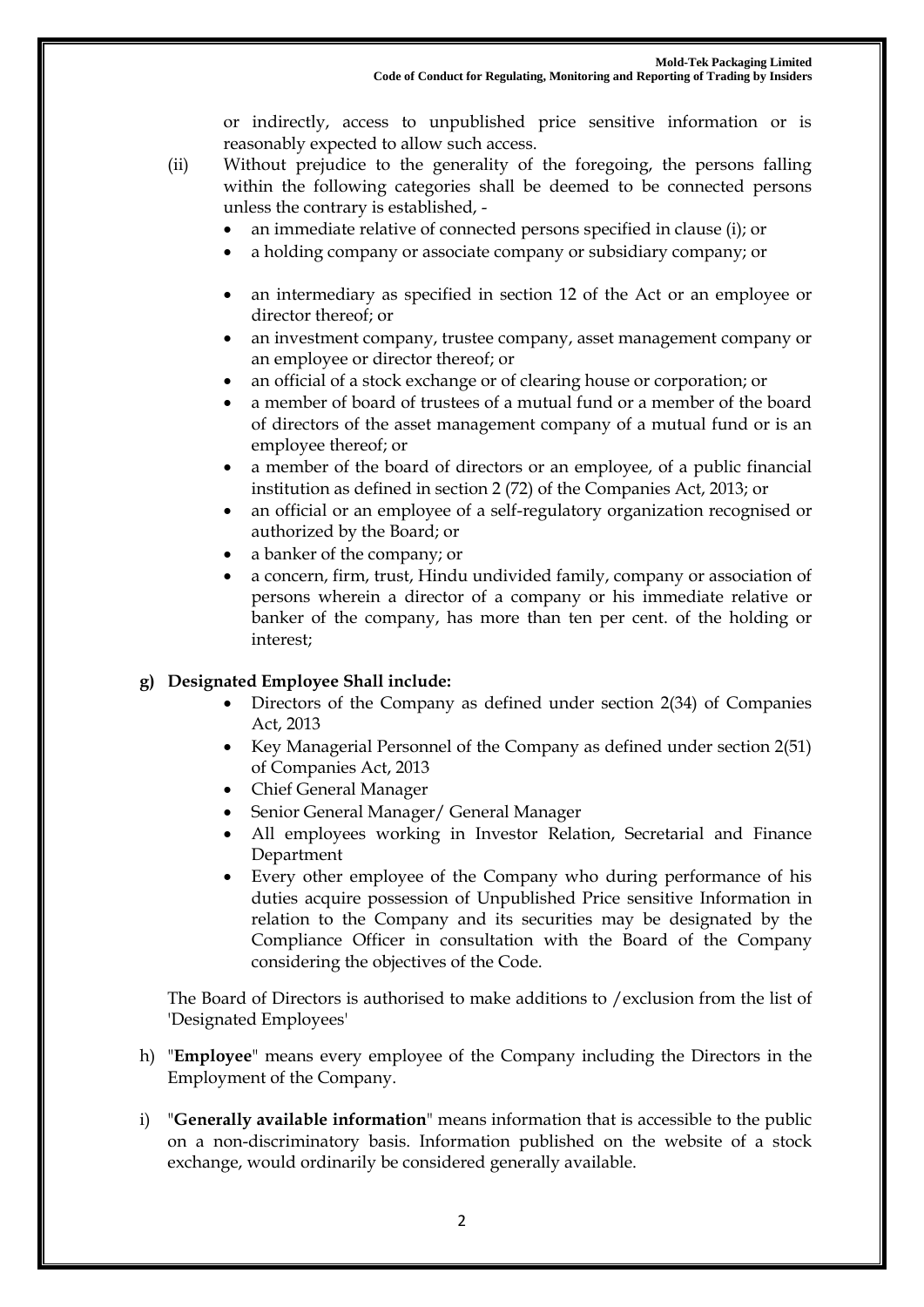- j) "**Immediate Relative**" means a spouse of a person, and includes parent, sibling, and child of such person or of the spouse, any of whom is either dependent financially on such person, or consults such person in taking decisions relating to trading in securities;
- k) "**insider**" means any person who is: i) a connected person; or ii) in possession of or having access to unpublished price sensitive information;
- l) "**promoter**" shall have the meaning assigned to it under the Securities and Exchange Board of India (Issue of Capital and Disclosure Requirements) Regulations, 2018 or any modification thereof;
- m) "**Regulations**" shall mean the Securities &. Exchange Board of India (Prohibition of Insider Trading) Regulations, 2015 and Securities &. Exchange Board of India (Prohibition of Insider Trading) (amendment) Regulations, 2018 herein after referred as PIT Regulations, (2018) and any amendments thereto.
- n) **"securities**" shall have the meaning assigned to it under the Securities Contracts (Regulation) Act, 1956 (42 of 1956) or any modification thereof except units of a mutual fund;
- o) "**Specified Persons**" Directors, connected persons, insiders, designated employees, their immediate relatives(s) and any other person who is in possession of price sensitive information are collectively referred to as Specified person.
- p) "takeover regulations" means the Securities and Exchange Board of India (Substantial Acquisition of Shares and Takeovers) Regulations, 2011 and any amendments thereto;
- q) "**trading**" means and includes subscribing, buying, selling, dealing, or agreeing to subscribe, buy, sell, deal in any securities, and "trade" shall be construed accordingly;
- r) "**trading day**" means a day on which the recognized stock exchanges are open for trading;
- s) "**unpublished price sensitive information**" means any information, relating to a company or its securities, directly or indirectly, that is not generally available which upon becoming generally available, is likely to materially affect the price of the securities and shall, ordinarily including but not restricted to, information relating to the following: –
	- financial results;
	- dividends;
	- change in capital structure;
	- mergers, de-mergers, acquisitions, delistings, disposals and expansion of business and such other transactions;
	- changes in key managerial personnel.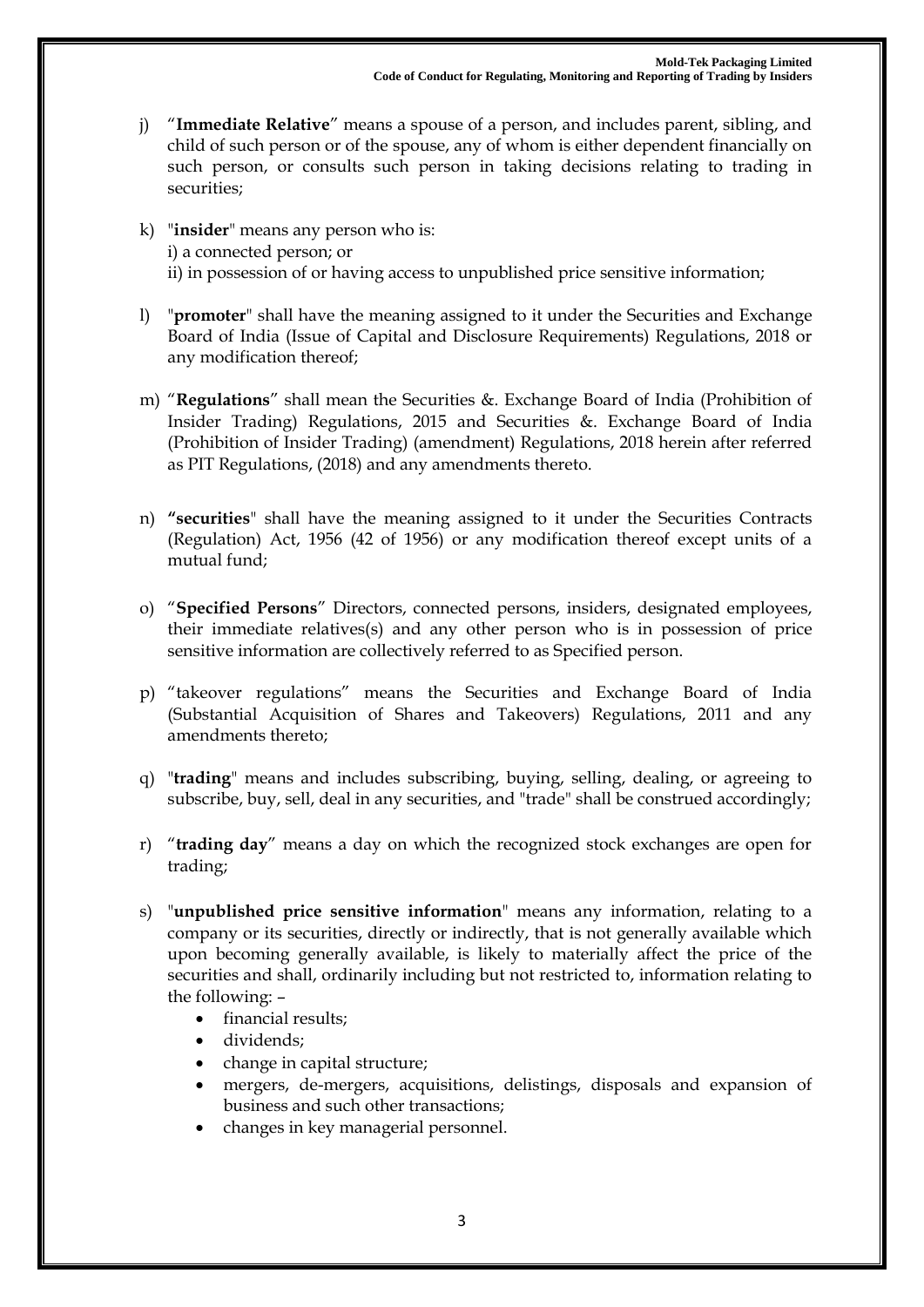t) "**Legitimate purpose**" shall include sharing of unpublished price sensitive information in the ordinary course of business by an insider with partners, collaborators, lenders, customers, suppliers, merchant bankers, legal advisors, auditors, insolvency professionals or other advisors or consultants, provided that such sharing has not been carried out to evade or circumvent the prohibitions of these regulations.

Words and expressions used and not defined in these regulations but defined in the Securities and Exchange Board of India Act, 1992 (15 of 1992), the Securities Contracts (Regulation) Act, 1956 (42 of 1956), the Depositories Act, 1996 (22 of 1996) or the Companies Act, 2013 (18 of 2013) and rules and regulations made thereunder shall have the meanings respectively assigned to them in those legislation.

- 2. **Designated Persons** shall include:
	- i. Promoters and their immediate relatives
	- ii. Designated Employees
	- iii. Connected Person

## **3. Compliance Officer:**

- i. Company Secretary shall be Compliance Officer for the purpose of this code or such other person as designated by Board of Directors from time to time.
- ii. Duties of Compliance Officer:

The Compliance officer is responsible to administer the code and monitor compliance with the regulations under the overall supervision of the Board, his duties inter alia include:

- The Compliance officer shall review &; approve the trading plan and make a public disclosure of the same through the websites of the Stock Exchanges in accordance with Regulation 5 of PIT Regulations, (2018).
- The compliance officer shall report to the board of directors and in particular shall provide reports to the Chairman of the Audit Committee, if any, or to the Chairman of the board, atleast once in a year.
- The Compliance Officer shall assist all employees in addressing any clarifications regarding the Securities &; Exchange Board of India (Prohibition of insider Trading) Regulations, 2015 and the Company's Code of Conduct.
- Maintenance of records required under the Regulations.
- Specify the period during which the trading window shall remain Closed
- Granting pre-clearances for trades by designated persons
- Notify the Stock Exchanges of the disclosures received and other matters as required under the regulations.

In order to discharge his functions effectively, the Compliance Officer shall be adequately empowered and provided with adequate manpower and infrastructure to effectively discharge his function. The Board of Director of the Company shall ensure that the Compliance Officer shall have access to all information and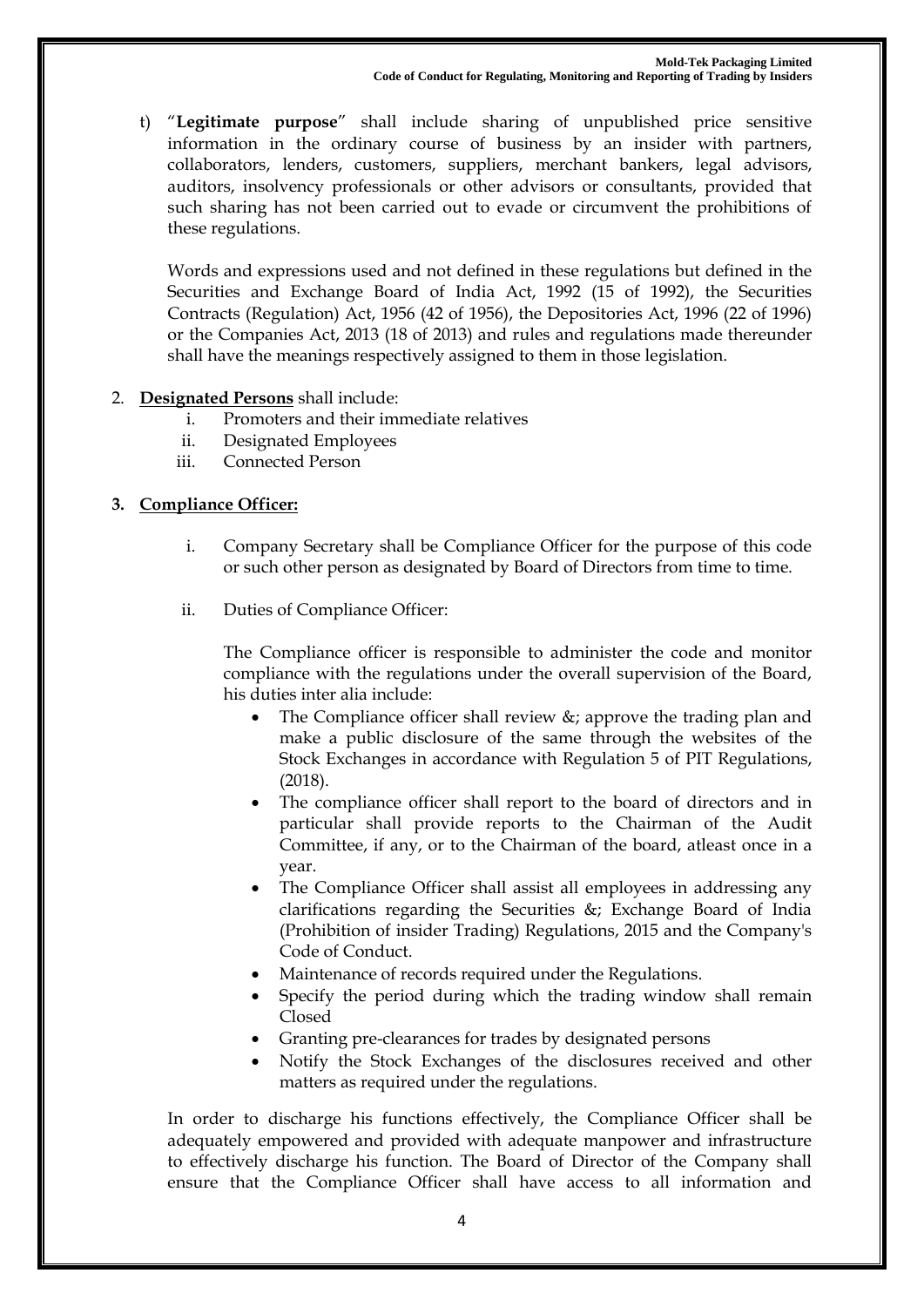documents relating to the Company and its securities of the Company, which may be construct as Unpublished Price Sensitive Information as defined under clause (s)of this code in order to ensure compliance with the Regulations.

## **4. Communication or Procurement of Unpublished Price Sensitive Information:**

- **i.** No insider shall communicate, provide, or allow access to any unpublished price sensitive information, relating to a company or securities listed or proposed to be listed, to any person including other insiders except where such communication is in furtherance of legitimate purposes, performance of duties or discharge of legal obligations.
- ii. The Specified Persons, who are privy to UPSI, shall handle the same strictly on a 'Need to Know' basis. This means the UPSI, shall be disclosed only to those persons within the Company who need to know the same in the course of performance or discharge of their duty and whose possession of UPSI will not in any manner give rise to a conflict of interest or likelihood of misuse of the information.
- iii. No Specified Persons shall procure from or cause the communication by any insider of UPSI, relating to the Company and its Securities whether listed or proposed to be listed except in furtherance of legitimate purposes, performance of duties or discharge of legal obligations.
- iv. Any person in receipt of unpublished price sensitive information pursuant to a "legitimate purpose" shall be considered an "insider" for purposes of these regulations and due notice shall be given to such persons to maintain confidentiality of such unpublished price sensitive information in compliance with these regulations.
- v. Notwithstanding anything contained in this regulation, an unpublished price sensitive information may be communicated, provided, allowed access to or procured, in connection with a transaction that would:–
	- entail an obligation to make an open offer under the takeover regulations where the board of directors of the listed company is of informed opinion that sharing of such information is in the best interests of the company;
	- not attract the obligation to make an open offer under the takeover regulations but where the board of directors of the listed company is of informed opinion that sharing of such information is in the best interests of the company and the information that constitute unpublished price sensitive information is disseminated to be made generally available at least two trading days prior to the proposed transaction being effected in such form as the board of directors may determine to be adequate and fair to cover all relevant and material facts.

However the board of directors shall require the parties to execute agreements to contract confidentiality and non-disclosure obligations on the part of such parties and such parties shall keep information so received confidential, except for the purpose Mentioned under Clause 4 (v) above, and shall not otherwise trade in securities of the company when in possession of UPSI.

## **5. Trading when in possession of UPSI:**

No insider shall trade in securities that are listed or proposed to be listed on a stock exchange when in possession of unpublished price sensitive information: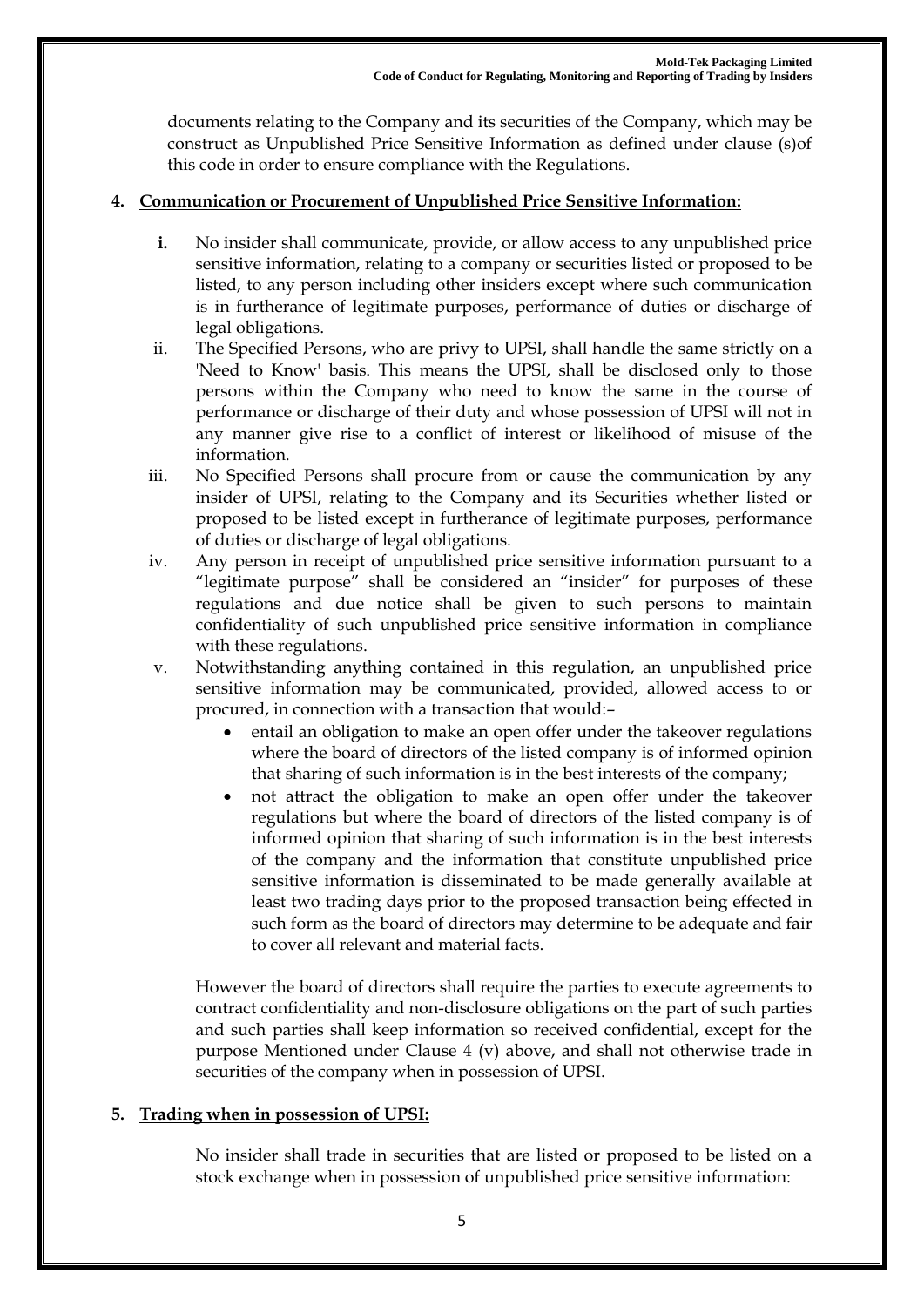Further, When a person who has traded in securities has been in possession of unpublished price sensitive information, his trades would be presumed to have been motivated by the knowledge and awareness of such information in his possession;

Provided that the insider may prove his innocence by demonstrating the circumstances including the following: –

 the transaction is an off-market *inter-se* transfer between insiders who were in possession of the same unpublished price sensitive information without being in breach of Clause 4 and both parties had made a conscious and informed trade decision.

Provided that such unpublished price sensitive information was not obtained under Clause 4 (v) of these police, further that such off-market trades shall be reported by the insiders to the company within two working days. Every company shall notify the particulars of such trades to the stock exchange on which the securities are listed within two trading days from receipt of the disclosure or from becoming aware of such information

 the transaction was carried out through the block deal window mechanism between persons who were in possession of the UPSI without being in breach of clause 4 and both parties had made a conscious and informed trade decision;

Provided that such UPSI was not obtained by either person under Clause 4(v) of these regulations.

 the transaction in question was carried out pursuant to a statutory or regulatory obligation to carry out a bona fide transaction.

in the case of non-individual insiders: –

(a) the individuals who were in possession of such unpublished price sensitive information were different from the individuals taking trading decisions and such decision-making individuals were not in possession of such unpublished price sensitive information when they took the decision to trade; and

(b) appropriate and adequate arrangements were in place to ensure that these regulations are not violated and no unpublished price sensitive information was communicated by the individuals possessing the information to the individuals taking trading decisions and there is no evidence of such arrangements having been breached;

- the trades were pursuant to a trading plan set up in accordance with Clause 6.
- In the case of connected persons the onus of establishing, that they were not in possession of unpublished price sensitive information, shall be on such connected persons and in other cases, the onus would be on the Board.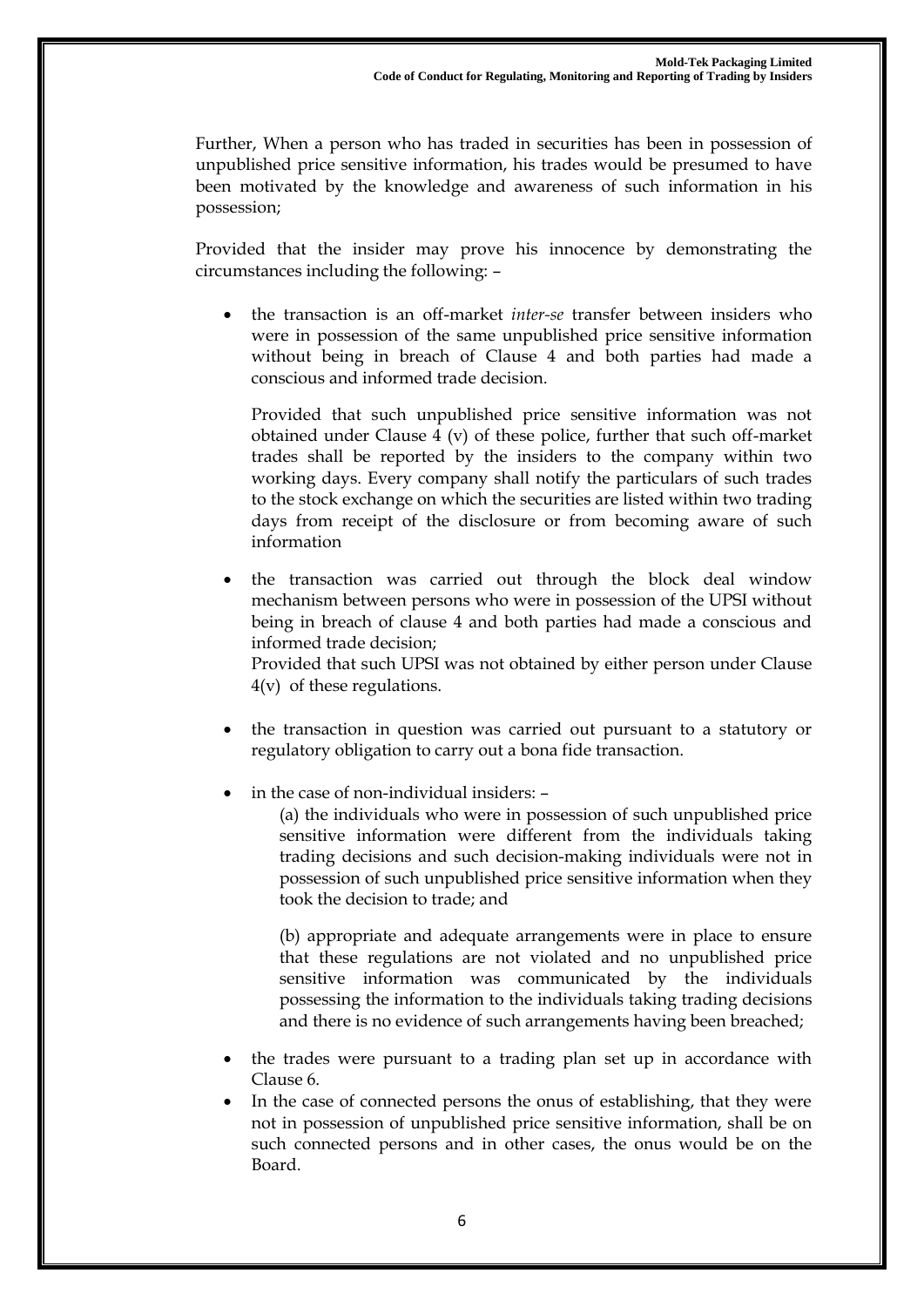# 6. **Trading Plans:**

- i. An insider shall be entitled to formulate a trading plan and present it to the compliance officer for approval and public disclosure pursuant to which trades may be carried out on his behalf in accordance with such plan.
- ii. Such trading plan shall:–
	- not entail commencement of trading on behalf of the insider earlier than six months from the public disclosure of the plan;
	- not entail trading for the period between the twentieth trading day prior to the last day of any financial period for which results are required to be announced by the issuer of the securities and the second trading day after the disclosure of such financial results;
	- entail trading for a period of not less than twelve months;
	- not entail overlap of any period for which another trading plan is already in existence;
	- set out either the value of trades to be effected or the number of securities to be traded along with the nature of the trade and the intervals at, or dates on which such trades shall be effected; and
	- not entail trading in securities for market abuse.
- iii. The compliance officer shall review the trading plan to assess whether the plan would have any potential for violation of these regulations and shall be entitled to seek such express undertakings as may be necessary to enable such assessment and to approve and monitor the implementation of the plan.

Further that, pre-clearance of trades shall not be required for a trade executed as per an approved trading plan.

Further that trading window norms and restrictions on contra trade shall not be applicable for trades carried out in accordance with an approved trading plan.

- iv. The trading plan once approved shall be irrevocable and the insider shall mandatorily have to implement the plan, without being entitled to either deviate from it or to execute any trade in the securities outside the scope of the trading plan.
- v. However the implementation of the trading plan shall not be commenced if any unpublished price sensitive information in possession of the insider at the time of formulation of the plan has not become generally available at the time of the commencement of implementation and in such event the compliance officer shall confirm that the commencement ought to be deferred until such unpublished price sensitive information becomes generally available information so as to avoid a violation of Clauses 4(i).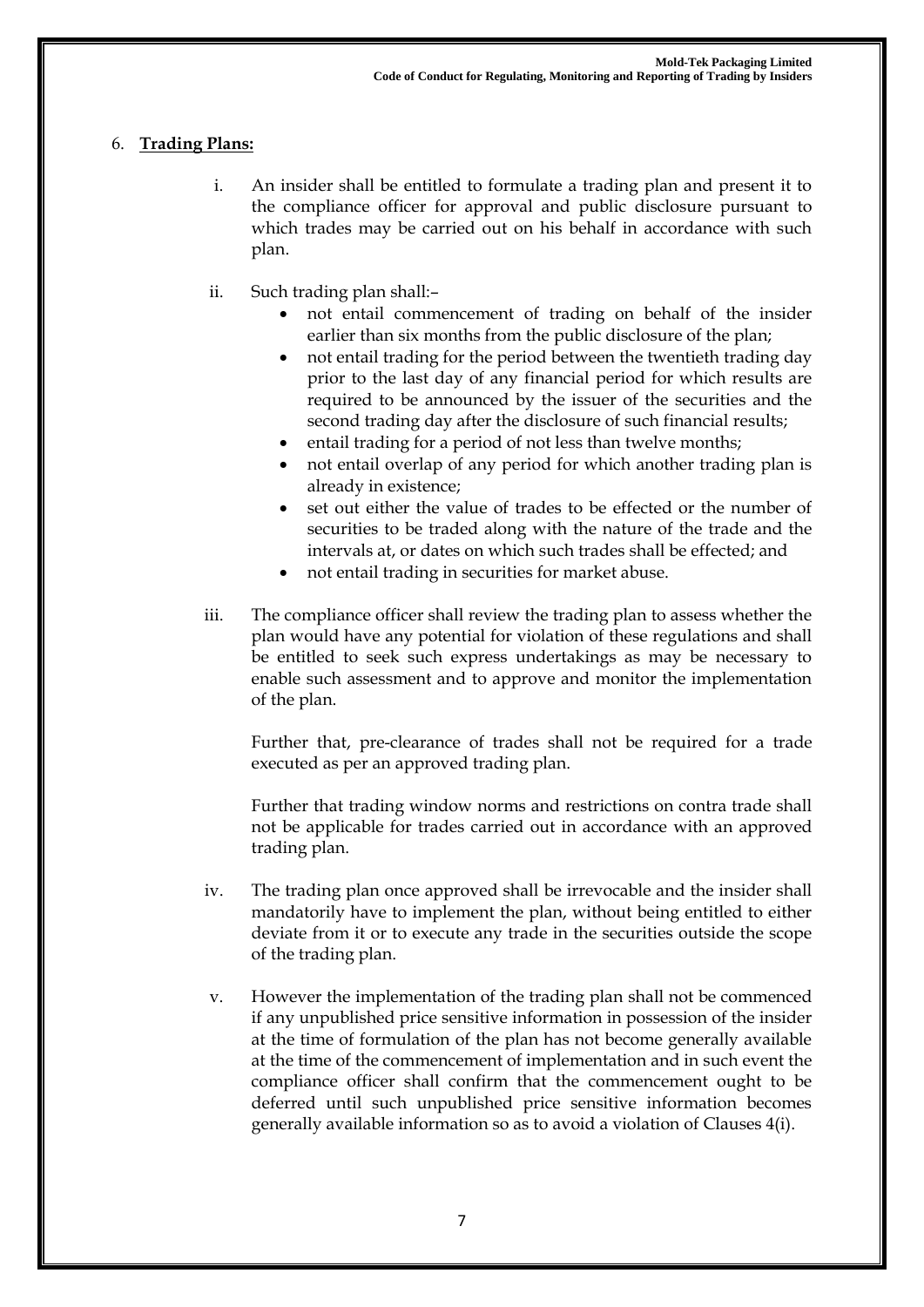vi. Upon approval of the trading plan, the compliance officer shall notify the plan to the stock exchanges on which the securities are listed.

# **7. Disclosures of Trading by Insiders :**

- i. Other than the period(s) for which the Trading Window is closed as prescribed hereunder, the same shall remain open for trading in the Securities of the Company. All Designated Persons shall strictly conduct all their trading's in Securities of the Company only when the Trading Window is open and no Designated Person shall trade in the Securities of the Company during the period the Trading Window is closed or during any other similar period as may be specified by the Compliance Officer from time-to-time.
- ii. Unless otherwise specified by compliance officer, the Trading Window for trading in Securities of the Company shall be closed for the purpose:
	- a) financial results;
	- b) dividends;
	- c) change in capital structure;
	- d) mergers, de-mergers, acquisitions, delisting's, disposals and expansion of business and such other transactions;
	- e) changes in key managerial personnel; and
	- f) material events in accordance with the listing agreement
- iii. The trading window shall closed for all Insiders from first day of every quarter till 48 hours after the declaration of financial result of the Company.
- iv. As regards declaration of interim dividend and other matter matters referred to in (b) to (f) above, the Compliance Officer shall determine the period for closure of the window.

The Trading Window shall be opened 48 hours after the information referred to above is made public.

v. The Designated Employees who participate in the Company'!; Employ.-e Stock Option Plan (ESOP), if any:-

Shall not sell the Securities of the Company allotted to them on exercise of ESOPs when the Trading Window is dosed (however, the exercise of option may be permitted when the Trading Window is closed).

vi. Irrespective of the fact that the Trading Window is open, Designated Persons shall not execute a contra trade during the six months following the prior transition.

In case the sale of Securities of the Company is necessitated due to personal reason or emergency situations, the holding period referred to above may be waived by the Compliance Officer after recording the reasons in this regard. It may however, be noted that in terms of the Regulations, no such sale will be permitted when the Trading Window is closed.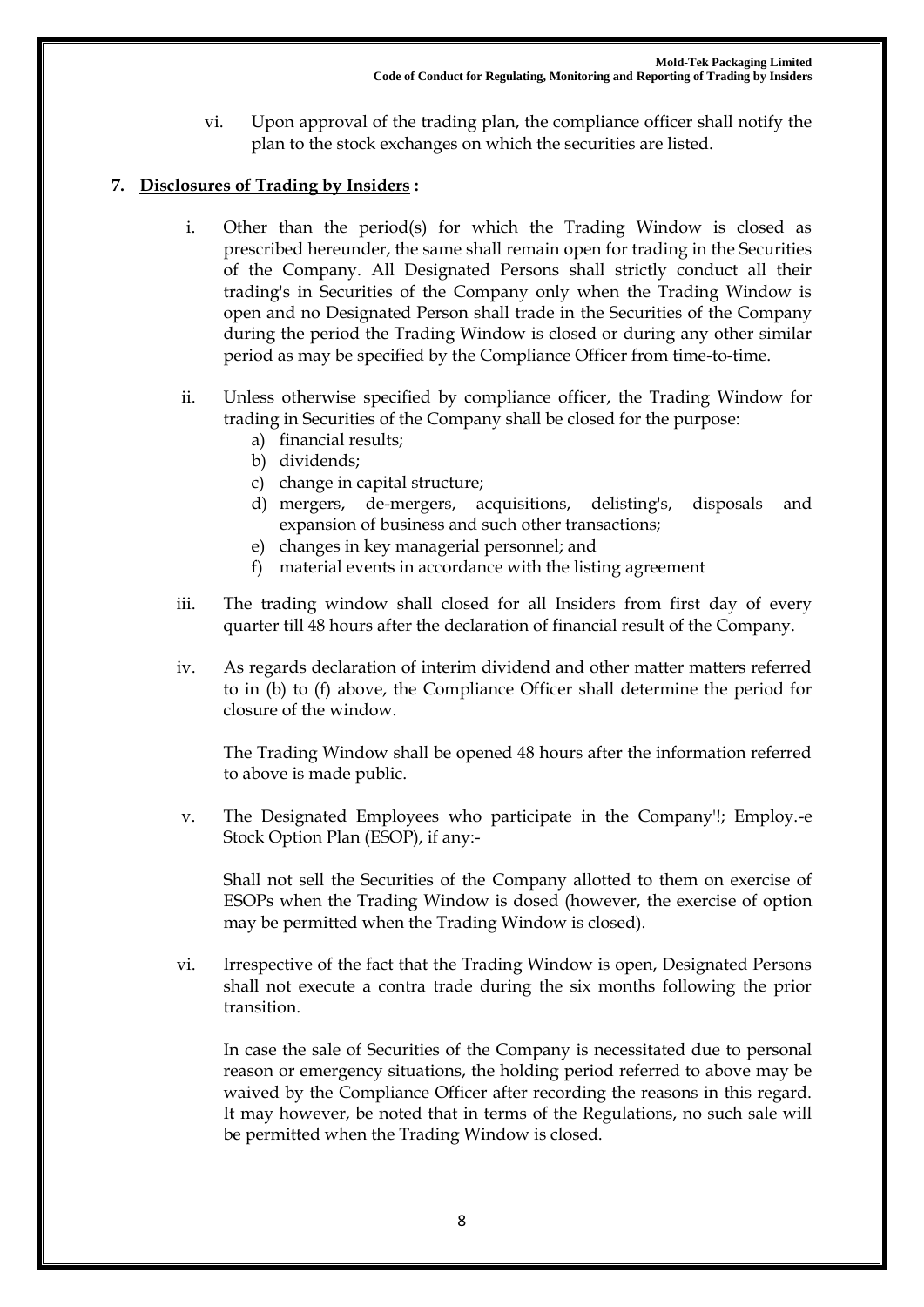In case of any contra trade be executed, inadvertently or otherwise, in violation of such a restriction, the profits from such trade shall be liable to be disgorged for remittance to the Securities and Exchange Board of India (SEBI) for credit to the Investor Protection and Education Fund administered by SEBI under the Act.

### **8. Pre-Clearance:**

### **i. Pre-clearance of trades**

# **Applicability;**

Designated Person and all the employees (Traders) shall obtain a preclearance approval as per the procedure prescribed hereunder for any trading in any securities of the Company proposed to be undertaken by such Designated Person. Such pre-clearance approval would be required when the value of securities traded whether in one transaction or a series of transactions over a calendar quarter aggregates to a traded value in excess of Rs. 10 Lakhs (Market Value).

### **ii. Pre-Clearance Procedure**

- a) For the purpose of obtaining a pre-clearance approval, a trader shall make an application in the prescribed form (see Annexure - 1) to the Compliance Officer. Such application should be complete and correct in all respects and should be accompanied by such undertakings (see Annexure 2) declarations, indemnity bonds and other documents/papers as may be prescribed by the Compliance Officer from time-to-time. Such application for pre-clearance approval with enclosures must necessarily be sent through electronic mail followed by hard copies of all the documents. The e-mail for this purpose should be sent to the e-mail address cs@moldtekindia.com; cc:ir@moldtekindia.com.
- b) The Compliance Officer shall consider the application made as above and shall approve it forthwith preferably within 2 working days unless he is of the opinion that grant of such an approval would result in a breach of the provisions of this Code, or the Regulations. Such approval/rejection would be conveyed through electronic mail.
- c) Every approval letter shall be issued in such format (see Annexure - 3) as may be prescribed by the Company from time-to-time'. Every approval shall be dated and shall be valid for a period of 7 trading days from the date of approval.
- d) In the absence of the Compliance Officer due to leave etc., the Managing Director of the Company or Chief Financial Officer of the Company shall discharge the function referred to in (b) above.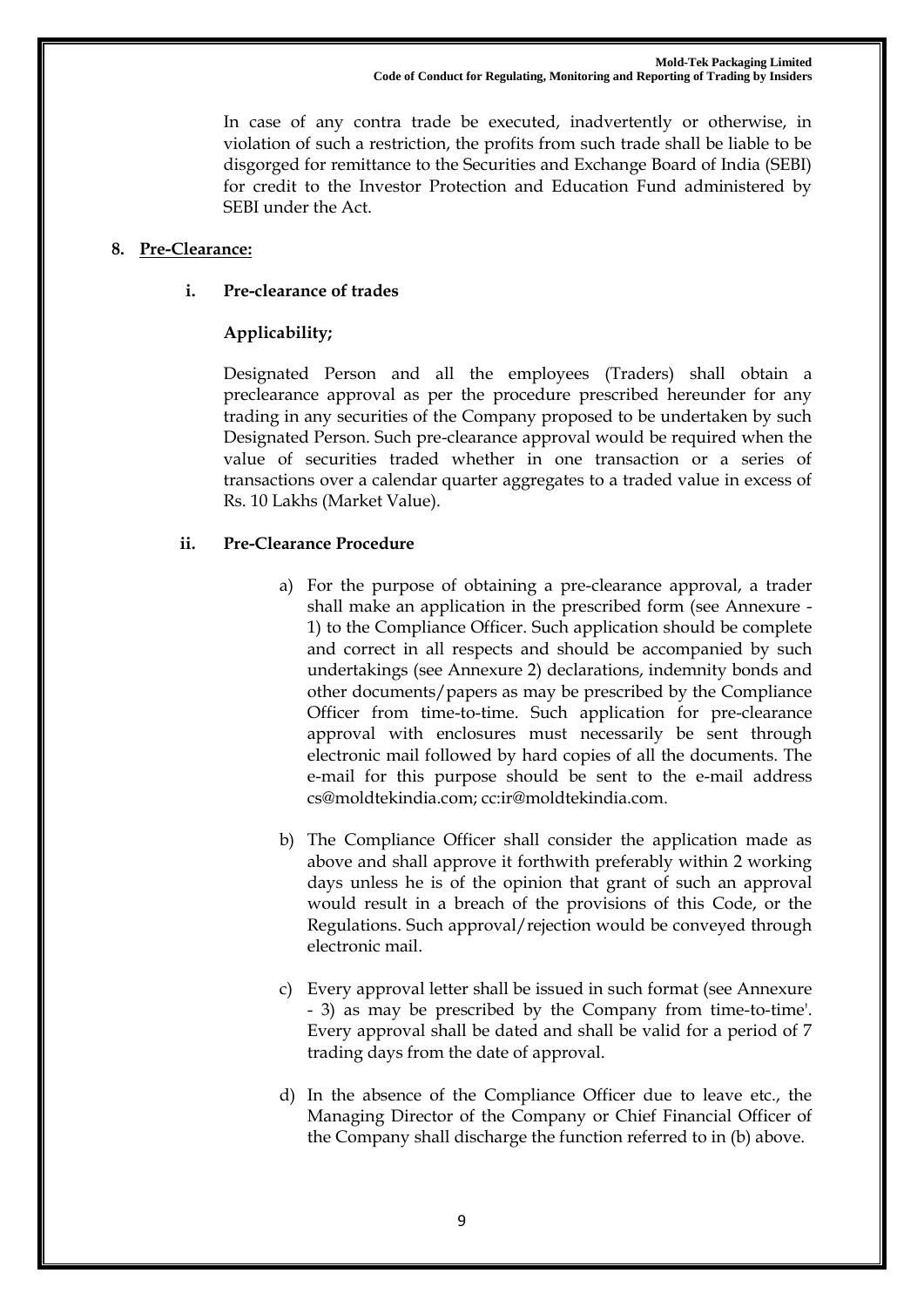- e) A trader shall ensure that they complete execution of every precleared deal in the Company's Securities as prescribed above and not later than 7 trading days from date of approval. A trader shall file within 2 working days of the execution of the deal, the details of such deal, with the Compliance Officer in the prescribed form. In case the transaction is not undertaken, a report to that effect shall be filed (see Annexure - 4).
- f) If a deal is not executed by the a trader, pursuant to the approval granted by the Compliance Officer within 7 trading days, the approval so granted shall be deemed to have been revoked and a trader shall apply once again to the Compliance Officer for pre clearance of the transaction covered under the said approval.

## **iii. Additional trading restrictions on designated persons :**

- g) All Designated Persons who Trade in the securities of the company shall not enter into a contra trade during the next six months following the prior transaction. In case of any contra trade be executed, the compliance officer may be empowered to grant relaxation from strict application of such restriction for reasons to be recorded in writing provided that such relaxation does not violate these regulations. In case of any contra trade be executed, inadvertently or otherwise, in violation of such a restriction, the profits from such trade shall be liable to be disgorged for remitance to SEBI for credit to the Investor Protection and Education Fund administered by SEBI.
- h) Provided that this shall not be applicable for trades pursuant to exercise of stock options.

#### **9. Initial Disclosure:**

Every promoter, member of the promoter group , key managerial personnel and director of every company whose securities are listed on any recognised stock exchange shall disclose his holding of securities of the company as on the date of these regulations taking effect, to the company within thirty days of these regulations taking effect;

Every person on appointment as a key managerial personnel or a director of the company or upon becoming a promoter or member of the promoter group shall disclose his holding of securities of the company as on the date of appointment or becoming a promoter, to the company within seven days of such appointment or becoming a promoter.

#### **10. Continual Disclosures:**

Every promoter, member of the promoter group, designated person and director of every company shall disclose to the company the number of such securities acquired or disposed of within two trading days of such transaction if the value of the securities traded, whether in one transaction or a series of transactions over any calendar quarter, aggregates to a traded value in excess of ten lakh rupees.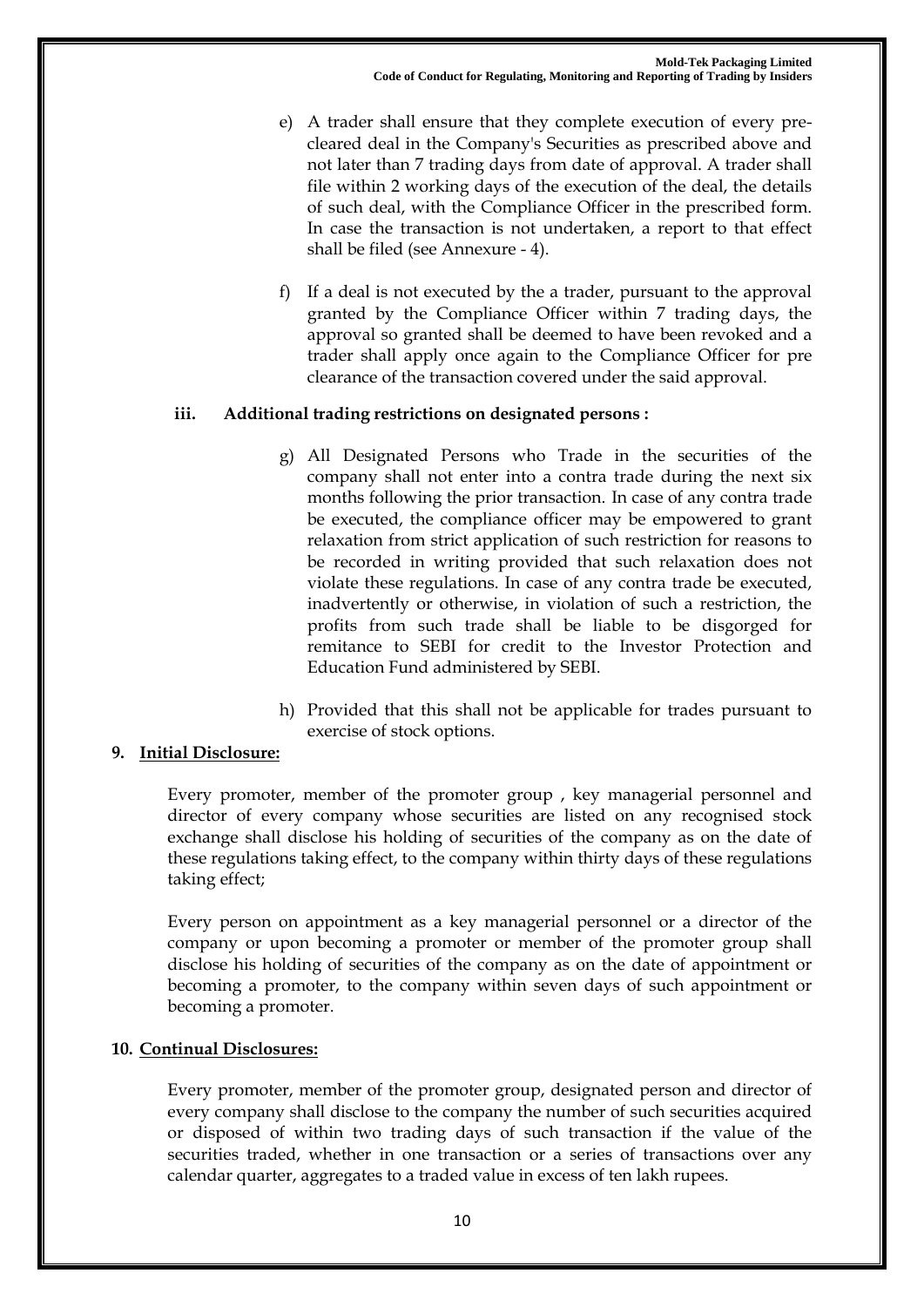Disclosure is to be made in the Format as per Form C of the regulations.

The Compliance Officer shall within 2 trading days of receipt of intimation under clause 9 & 10 or from becoming aware of such information disclose to all Stock Exchanges on which the Company is listed, the information received.

The disclosures to be made by any person under this Code shall include those relating to trading by such person's immediate relatives, and by any other person for whom such person lakes trading decisions.

#### **11. Records of Disclosures Received by the Company:**

The Compliance officer shall maintain records of all disclosures received under clause 8 to 10 for a minimum period of 5 years in the form as required under the regulations.

#### **12. Penalty for Contravention:**

Every Designated person shall be individually responsible for complying with the provision of this code (including to the extent the provision hereof are applicable to his/her immediate relative)

The Designated persons who violate this code shall, in addition to any other penal action that may be taken by the company pursuant by law, also be subject to disxiplinary action including the termination of employment.

Action taken by the company for violation of the regulations and code against any designated person will not preclude SEBI from taking any action for violation of the regulations or any other applicable laws/rules/regulations.

Under section 15G of SEBI Act, 1992 prescribes penalty as follows:

If any insider who:-

- i. either on his own behalf or on behalf of any other person, deals in securities of a body corporate listed on any stock exchange on the basis of any unpublished price-sensitive information; or
- ii. communicates any unpublished price-sensitive information to any person, with or without his request for such information except as required in the ordinary course of business or under any law; or
- iii. counsels, or procures for any other person to deal in any securities of any body corporate on the basis of unpublished price-sensitive information,

shall be liable to a penalty which shall not be less than ten lakh rupees but which may extend to twenty-five crore rupees or three times the amount of profits made out of insider trading, whichever is higher.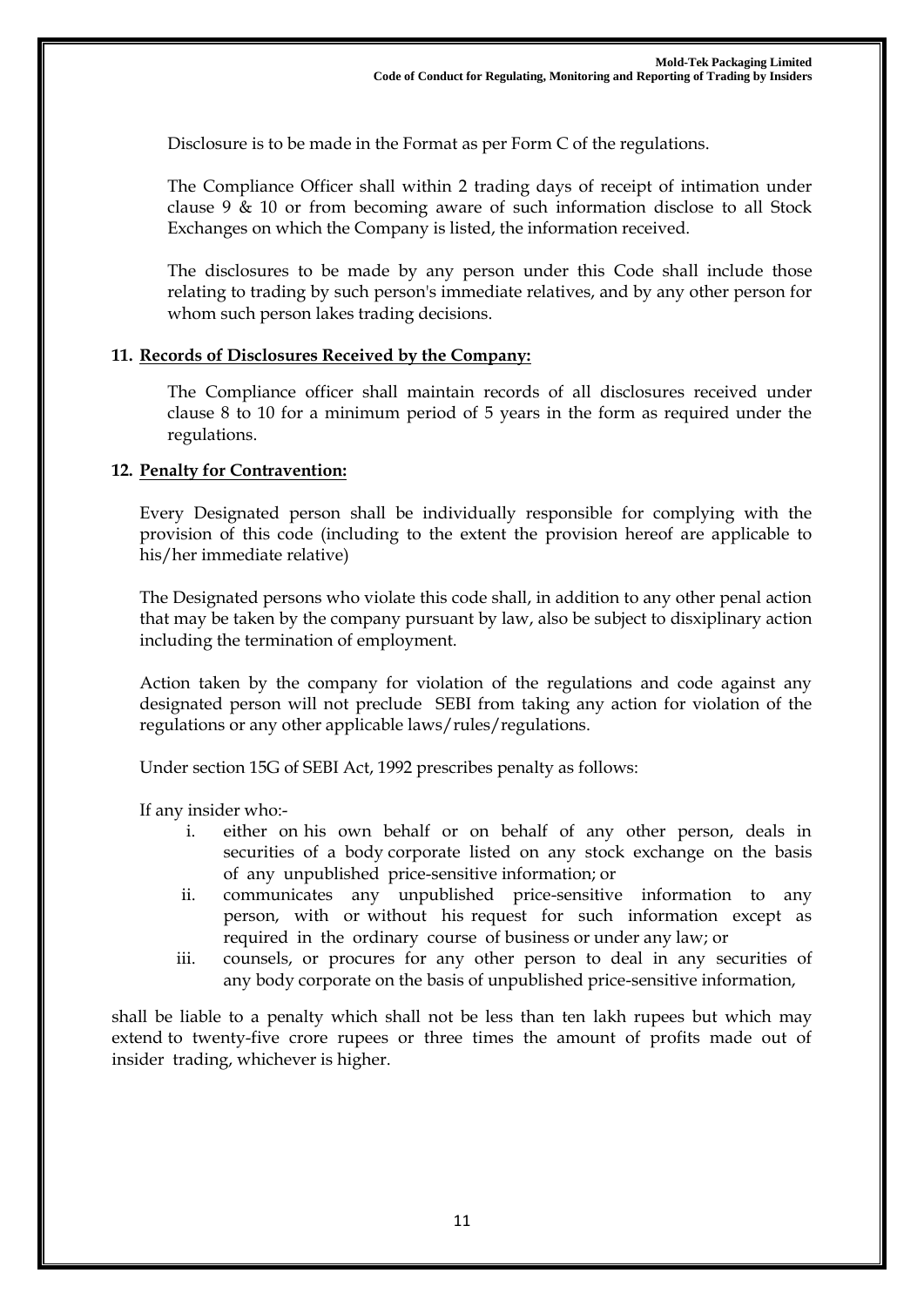# **DUTIES OF INDEPENDENT DIRECTORS:**

The independent directors shall—

(1) undertake appropriate induction and regularly update and refresh their skills, knowledge and familiarity with the company;

(2) seek appropriate clarification or amplification of information and, where necessary, take and follow appropriate professional advice and opinion of outside experts at the expense of the company;

(3) strive to attend all meetings of the Board of Directors and of the Board committees of which he is a member;

(4) participate constructively and actively in the committees of the Board in which they are chairpersons or members;

(5) strive to attend the general meetings of the company;

(6) where they have concerns about the running of the company or a proposed action, ensure that these are addressed by the Board and, to the extent that they are not resolved, insist that their concerns are recorded in the minutes of the Board meeting;

(7) keep themselves well informed about the company and the external environment in which it operates;

(8) not to unfairly obstruct the functioning of an otherwise proper Board or committee of the Board;

(9) pay sufficient attention and ensure that adequate deliberations are held before approving related party transactions and assure themselves that the same are in the interest of the company;

(10) ascertain and ensure that the company has an adequate and functional vigil mechanism and to ensure that the interests of a person who uses such mechanism are not prejudicially affected on account of such use;

(11) report concerns about unethical behaviour, actual or suspected fraud or violation of the company's code of conduct or ethics policy;

(12) ["act within their authority"], assist in protecting the legitimate interests of the company, shareholders and its employees;

(13) not disclose confidential information, including commercial secrets, technologies, advertising and sales promotion plans, unpublished price sensitive information, unless such disclosure is expressly approved by the Board or required by law.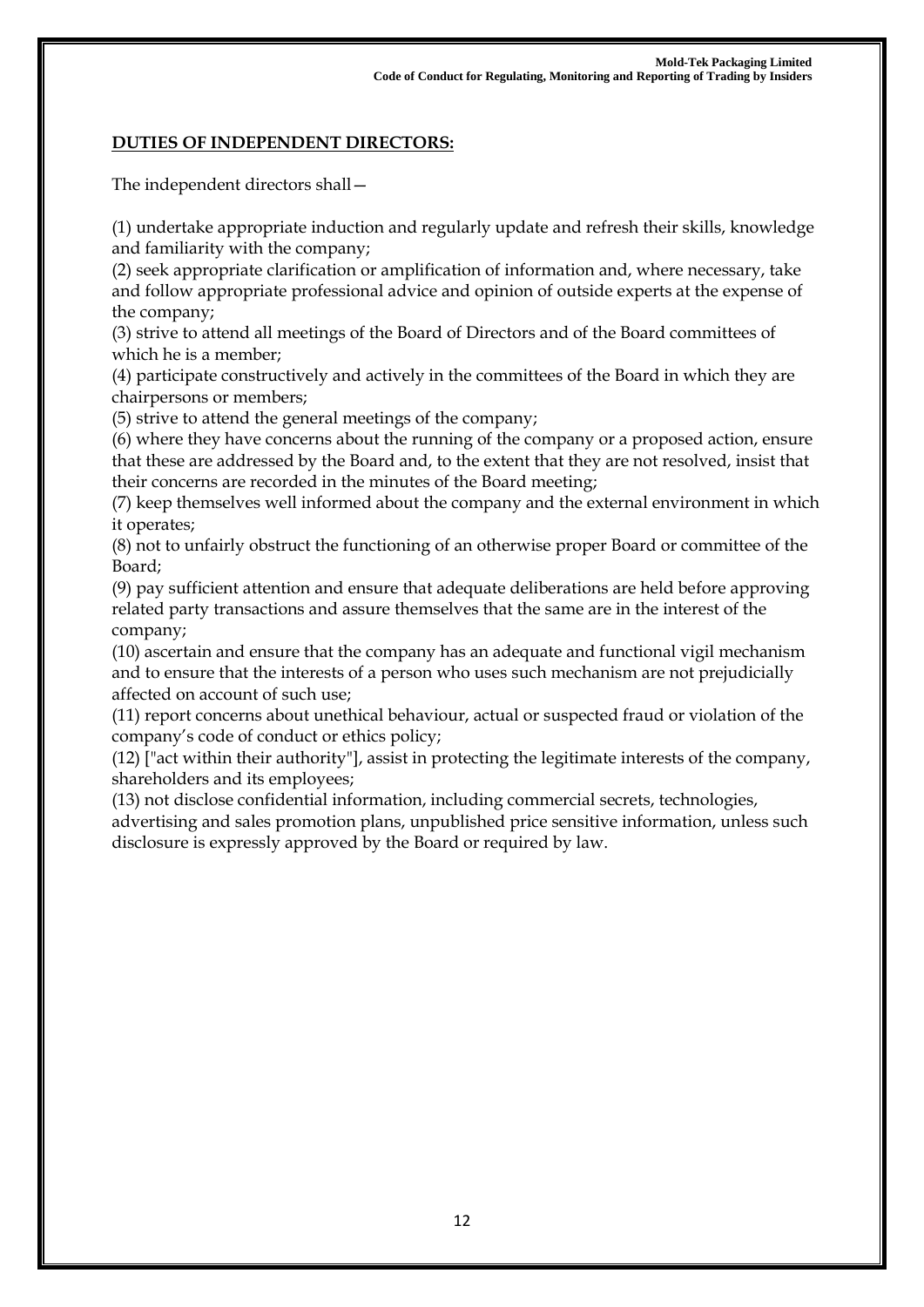#### **ANNEXURE – 1 SPECIMEN OF APPLICATION FOR PRE-CLEARANCE APPROVAL**

To, Date: The Compliance Officer, **Mold-Tek Packaging Limited,**

Hyderabad

Dear Sir/Madam,

# **Application for Pre-clearance approval in securities of the Company**

Pursuant to the SEBI (prohibition of Insider Trading) Regulations, 2015 and the Company's Code of Conduct for Prevention of Insider Trading, I seek approval to purchase / sale / subscription of \_\_\_\_\_\_\_\_\_\_\_ equity shares of the Company as per details given below:

| 1.  | Name of the Applicant                                                                                     |                                                                                               |
|-----|-----------------------------------------------------------------------------------------------------------|-----------------------------------------------------------------------------------------------|
| 2.  | Designation                                                                                               |                                                                                               |
| 3.  | Number of Securities held as on date                                                                      |                                                                                               |
| 4.  | Folio No./DP ID/Client ID No.                                                                             |                                                                                               |
| 5.  | The proposal is for                                                                                       | <b>Purchase of Securities</b><br>a)<br>Subscription of Securities<br>b)<br>Sale of Securities |
| 6.  | Proposed date of dealing in securities                                                                    |                                                                                               |
| 7.  | Estimated number of securities<br>proposed<br>be<br>to<br>acquired/subscribed/sold                        |                                                                                               |
| 8.  | Price at which the transaction is<br>proposed                                                             |                                                                                               |
| 9.  | Current Market Price (as on date of<br>application)                                                       |                                                                                               |
| 10. | Whether the proposed transaction will<br>be through stock exchange or off-<br>market deal                 |                                                                                               |
| 11. | Folio No./DP ID/Client ID No. where<br>the securities will be credited/debited<br>(applicable in case 10) |                                                                                               |

I enclose herewith the form of Undertaking signed by me. Yours faithfully,

(Signature of Designated Person)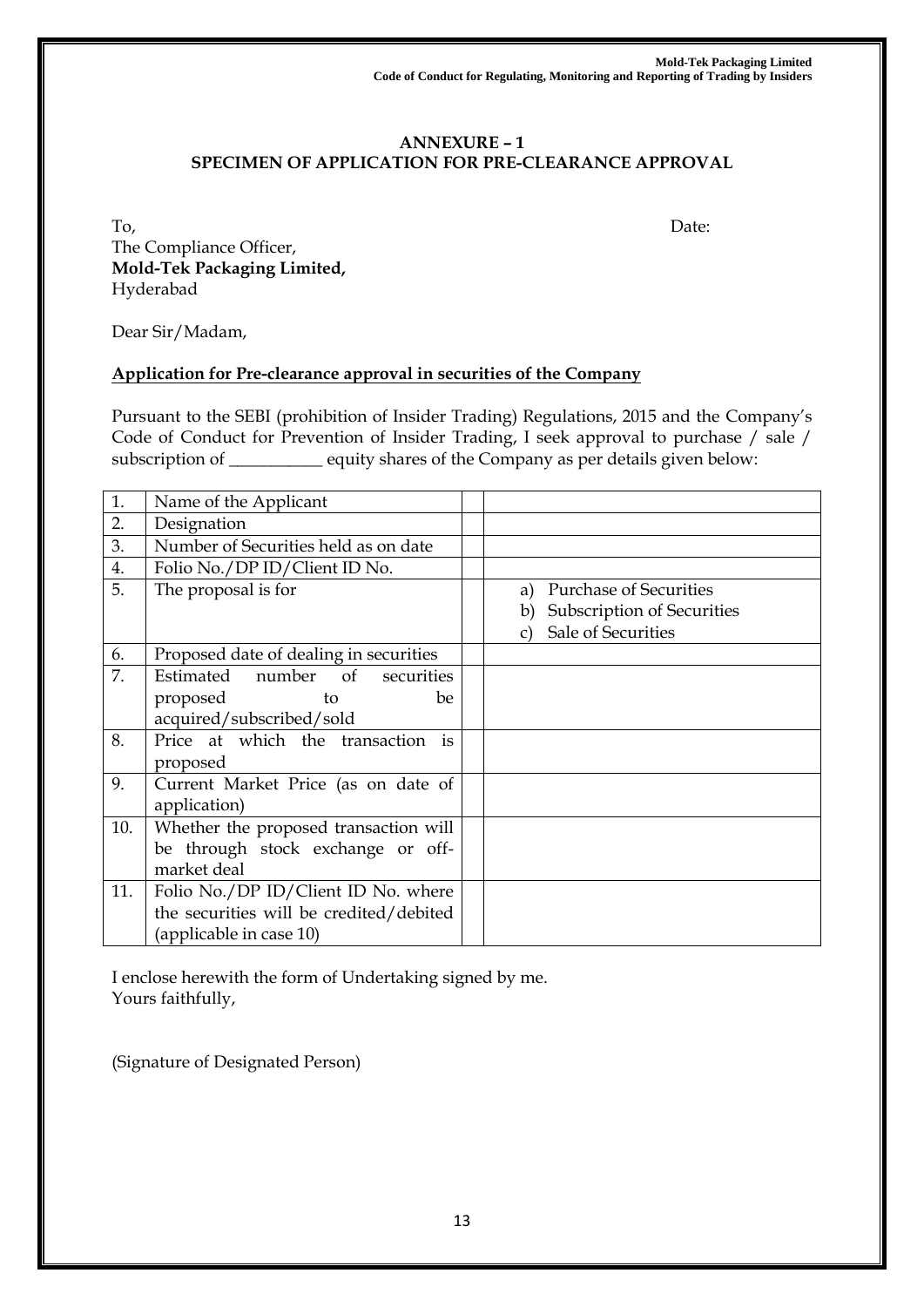#### **ANNEXURE – 2 FORMAT OF UNDERTAKING TO BE ACCOMPANIED WITH THE APPLICATION FOR PRE-CLEARANCE**

### **UNDERTAKING**

To, The Compliance Officer, **Mold-Tek Packaging Limited,**  Hyderabad

I, \_\_\_\_\_\_\_\_\_\_\_\_\_, \_\_\_\_\_\_\_\_\_\_\_\_ of the Company, Resident of \_\_\_\_\_\_\_\_\_\_\_\_\_\_\_\_\_\_\_\_\_\_\_\_\_\_\_\_\_\_\_\_\_\_\_\_\_\_\_\_, I am desirous of dealing in shares of the Company as mentioned in my application dated \_\_\_\_\_\_\_\_\_\_\_\_\_\_\_ for pre-clearance of the transaction.

I further declare that I am not in possession of or otherwise privy to any unpublished Price Sensitive Information (as defined in the Company's Code of Conduct for prevention of Insider Trading (the Code) up to the time of signing this Undertaking.

In the event that I have access to or received any information that could be construed as "Price Sensitive Information" as defined in the Code, after the signing of this undertaking but before executing the transaction for which approval is sought, I shall inform the Compliance Officer of the same and shall completely refrain from dealing in the securities of the Company until such information becomes public.

I declare that I have not contravened the provisions of the Code as notified by the Company from time to time.

I undertake to submit the necessary report within four days of execution of the transaction / a 'Nil' report if the transaction is not undertaken.

If approval is granted, I shall execute the deal within 7 trading days of the receipt of approval failing which I shall seek revised pre-clearance approval from the Compliance Officer of the Company.

I declare that I have made full and true disclosure in the matter.

Date: \_\_\_\_\_\_\_\_\_\_ Signature:\_\_\_\_\_\_\_\_\_\_\_\_\_\_\_

\* Indicate number of shares as on date :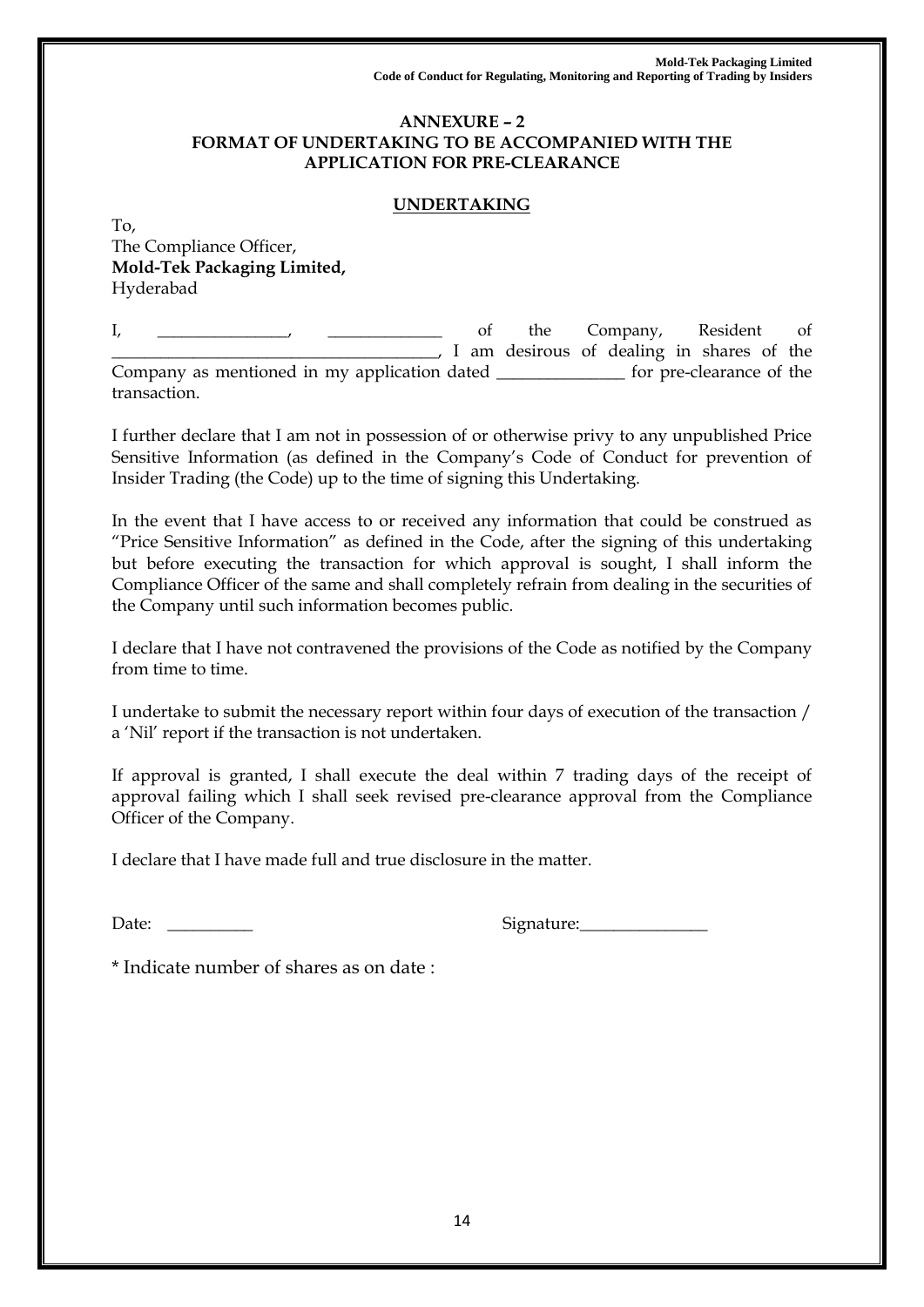## **ANNEXURE – 3 FORMAT FOR PRE- CLEARANCE ORDER**

| To,                |  |
|--------------------|--|
| Name:              |  |
| Designation: _____ |  |
| Place:             |  |

This is to inform you that your request for dealing in \_\_\_\_\_\_\_\_\_\_\_\_\_ (no's) shares of the Company as mentioned in your application dated \_\_\_\_\_\_\_\_\_\_\_\_\_\_\_\_ is approved. Please note that the said transaction must be completed on or before \_\_\_\_\_\_\_\_\_\_\_\_\_\_\_\_\_\_\_ (date), that is within 7 days from today.

In case you do not execute the approved transaction /deal on or before the aforesaid date you would have to seek fresh pre-clearance before executing any transaction/deal in the securities of the Company. Further, you are required to file the details of the executed transactions in the attached format within 2 days from the date of transaction/deal. In case the transaction is not undertaken a 'Nil' report shall be necessary to be submitted within 4 days from the expiry of the seven trading days.

> Yours faithfully, For **Mold-Tek Packaging Limited**

> > Compliance Officer/ Authorised Signatory

Date:  $\_$ Encl: Format for submission of details of transaction